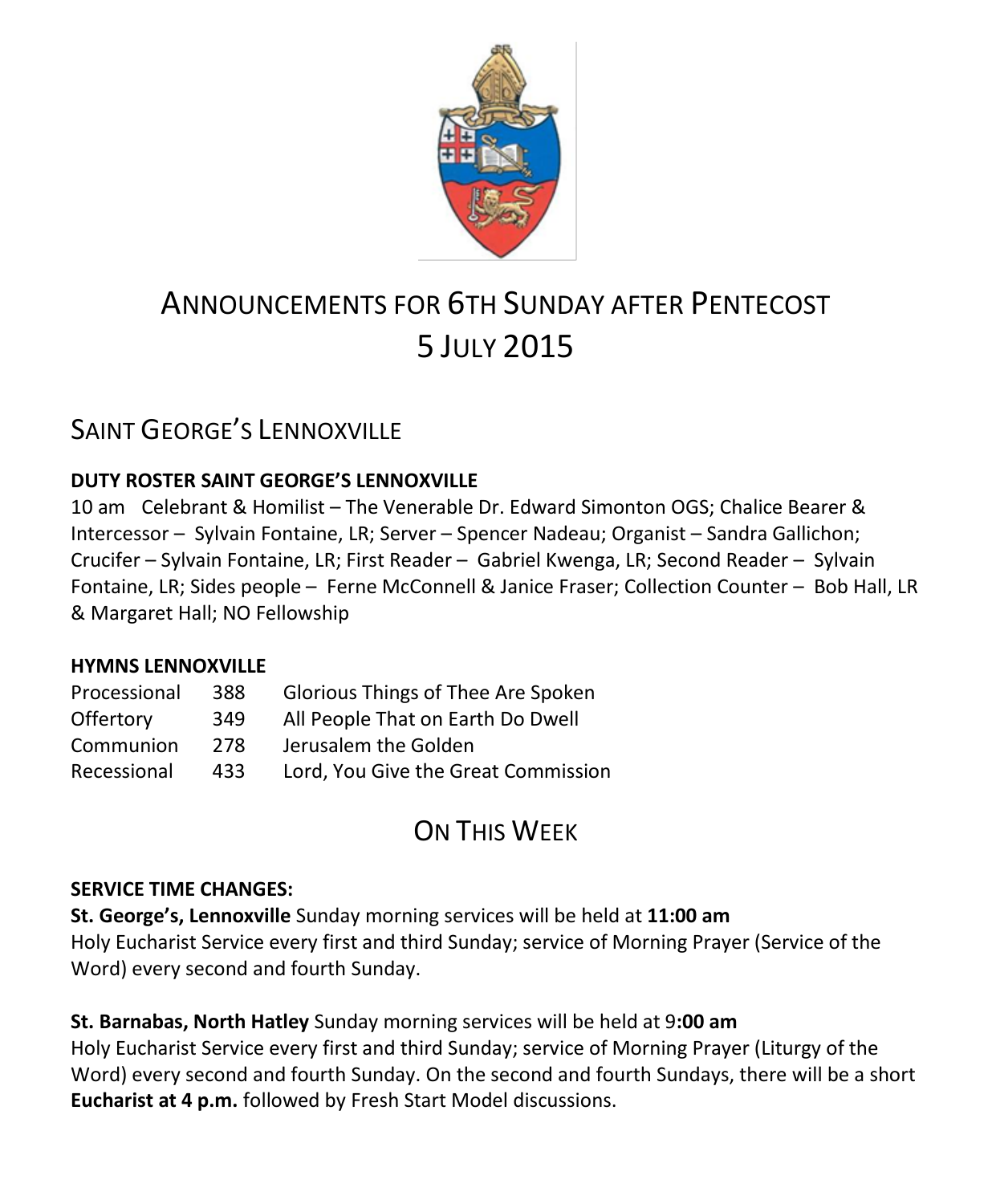#### **DEANERY EVENING WITH THE BISHOP OF THE HIGHLANDS - LENNOXVILLE**

Each Sunday we pray for our companion diocese of Moray, Ross and Caithness in Scotland and their bishop, The Rt. Rev. Mark Strange. This coming Wednesday, July 8, you can meet him and learn about the Diocese of the Scottish Highlands.

The event is from 7 to 9 p.m. at St. George's Anglican Church in Lennoxville. There will be a tea, coffee and fancy dessert reception at 7 p.m. followed by a talk by Bishop Mark at 8 p.m. Bishop Strange is visiting the Diocese of Quebec with a group of young people.

St. George's, Lennoxville, will be serving dinner to them beforehand. Please bring a dessert to share.

### **BIBLE STUDY – NORTH HATLEY**

YOU ARE INVITED TO A 6 WEEK BIBLE STUDY on 1 Thessalonians at the home of Steve and Barbara Allatt, 23 Leslie, Hatley Acres, North Hatley. Starting on Wednesday July 8<sup>th</sup> from 7:00 -8:30 pm. Call Al Salt for details 819 842 2717

### **ST. FRANCIS MANOR – LENNOXVILLE**

There will be a Eucharist service at the St. Francis Manor in Lennoxville on Friday, July 10 at 10 am. All welcome.

#### **FLOWERS FOR THE ALTAR - LENNOXVILLE**

You are encouraged to bring cut flowers from your gardens to put on the altar for Sunday morning. Vases are available. If the flowers are in memory of a loved one, please provide a note with the details. There will not be any flowers from the florist during July and August.

## SERVICES THIS WEEK

| <b>TODAY</b>       | $9:00 \text{ AM}$ | <b>SUNG EUCHARIST</b> | <b>NORTH HATLEY - NEW TIME</b> |
|--------------------|-------------------|-----------------------|--------------------------------|
|                    | $9:15 \text{ AM}$ | <b>MORNING PRAYER</b> | <b>MAGOG</b>                   |
|                    | 11:00 AM          | <b>SUNG EUCHARIST</b> | LENNOXVILLE - NEW TIME         |
| <b>NEXT SUNDAY</b> | 9 AM              | <b>MORNING PRAYER</b> | <b>NORTH HATLEY</b>            |
|                    | $9:15 \text{ AM}$ | <b>MORNING PRAYER</b> | <b>AYER'S CLIFF</b>            |
|                    | $9:15$ AM         | <b>SAID EUCHARIST</b> | <b>MAGOG</b>                   |
|                    | <b>11 AM</b>      | <b>MORNING PRAYER</b> | LENNOXVILLE                    |
|                    | <b>11 AM</b>      | <b>MORNING PRAYER</b> | <b>COATICOOK</b>               |
|                    | 4 PM              | <b>SAID EUCHARIST</b> | <b>NORTH HATLEY</b>            |
|                    |                   |                       |                                |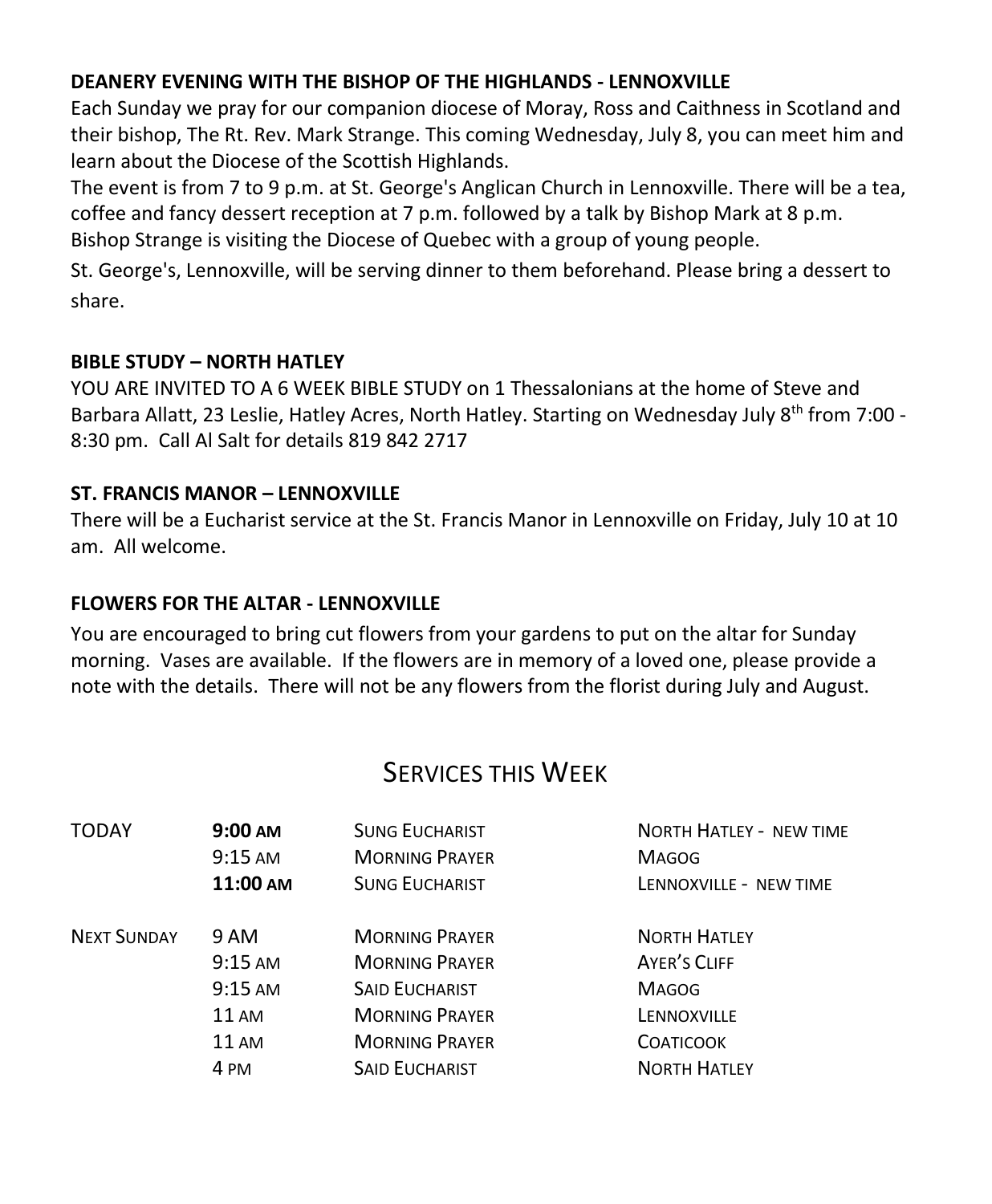# DEANERY MEETINGS AT ST GEORGE'S LENNOXVILLE

#### **DEANERY WORSHIP MINISTRY TEAM**

Meets Tuesday, August 18 at 10:00 – 11:00 am in the Upper Room

### UPCOMING EVENTS

#### **GRACE CHRISTIAN HOME – HUNTINGVILLE**

There will be a Eucharist service at the Grace Christian Home on Friday, July 17 at 10 am. All welcome.

### CHURCH CALENDAR

| <b>MONDAY</b>    | <b>SAINT THOMAS MORE, 1535</b>          |  |
|------------------|-----------------------------------------|--|
| <b>TUESDAY</b>   | FERIA                                   |  |
| <b>WEDNESDAY</b> | FERIA                                   |  |
| <b>THURSDAY</b>  | FERIA                                   |  |
| FRIDAY           | FERIA                                   |  |
| SATURDAY         | SAINT BENEDICT OF NURSIA, ABBOT, C. 540 |  |
| <b>SUNDAY</b>    | 7 <sup>TH</sup> SUNDAY AFTER PENTECOST  |  |

PLEASE SEND ANY ANNOUNCEMENTS FOR NEXT SUNDAY'S BULLETIN TO THE SECRETARY BY WEDNESDAY EVENING AT: SANDRA.GALLICHON@UBISHOPS.CA OR CALL 819 566 1847.